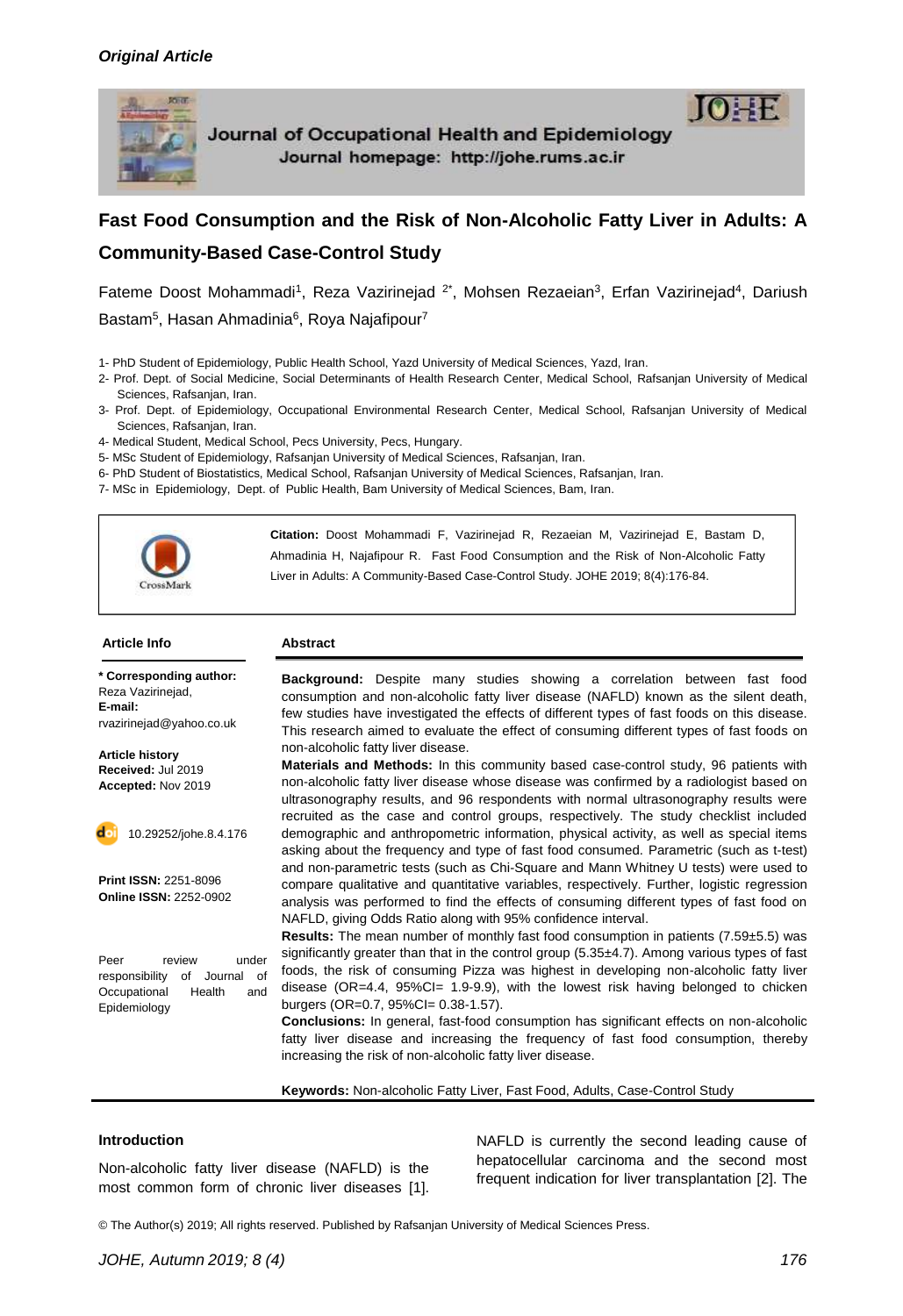World Health Organization (WHO) has anticipated that NAFLD will be the first cause of liver transplantation by 2020. In 2016, the prevalence of NAFLD was estimated to be about 10-35% in the world [3]. It is also reported that 7% of children and 35% of adults are affected with NAFLD in Iran [4- 5]. The results of research on measuring the dietary intakes of NAFLD patients are inconsistent [4]. The increasing trend of NAFLD along with obesity could be associated with the inappropriate nutritional behavior of people around the word. Furthermore, the secrecy of the disease and its highly fatal nature at advanced stages, such as cirrhosis, necessitate the detection and control of this health problem at early stages [1]. Despite many studies conducted to assess the effects of nutrition and diet on NAFLD, there have been few well-designed studies on controlling the most effective confounders. It is obvious that lifestyle in both developed and developing countries has been dramatically changed in recent decades. New food and nutrition technologies, especially fast food, are the key elements in this change. Changing diet patterns, especially the increase in the prevalence of fast food consumption, have raised concerns about the increased prevalence of NAFLD [5]. In developing countries, such as Iran, NAFLD prevalence in children is a dire warning for the future [6]. Due to the limitations of past research and the role of nutrition in the etiology of NAFLD, the present study aims to evaluate the effects of consuming a variety of fast food on the incidence of NAFLD.

## **Materials and Methods**

This double-blind case-control study was performed on 96 patients (cases) with NAFLD and 96 healthy adults (controls) aged 20-40. The respondents were referred to the main ultrasound clinic of Moradi hospital in Rafsanjan city, Iran, and were invited using the simple random sampling method. The primary information included the average number of weekly fast food consumption in the affected  $(\mu 1)$  and non-affected groups  $(\mu 2)$ using Kolahi et al.'s study (0.4 and 0.8, respectively) [7]. Given the significance level of 0.05 ( $\alpha$ =0.05), the statistical test power of 90% (β=0.1), and using formula  $n = \frac{2(z_{1-\alpha/2}+z_{1-\beta})^2\sigma^2}{(\mu_1-\mu_2)^2}$ , the sample size was calculated to be 96 for each group (case and control groups). The selected patients showed grade two or a higher degree of fatty liver disease based on their ultrasound results. The healthy respondents (n=96) were pair matched with the patients in terms of the potential confounding factors, such as age  $(\pm 1 \text{ year})$ , gender, economic status, BMI, physical activity,

and the living place (rural or urban). The selected cases (patients) included individuals fully and definitively affected by fatty liver grade 2 or grade 3. To confirm the disease, the ultrasound results were determined by a radiologist not aware of the research objectives. The grading of fatty liver echo was done at 4 levels, including  $(1)$  grade 0= normal,  $(2)$  grade  $1=$  mild steatosis (similar to the echo of renal cortex), (3) grade 2= moderate steatosis (visible portal vein), and (4) grade 3= severe steatosis (unobservable portal vein). Patient inclusion criteria were respondents aged from 20 to 40, having a fatty liver grade of 2 or higher, and having no comorbidity. According to the specialist diagnosis, the control group had a normal liver based on ultrasound results. The exclusion criteria included having a history of drinking alcohol or smoking, having hepatitis type B and C, celiac disease, cardiovascular diseases, chronic diseases, such as diabetes and dyslipidemia, autoimmune liver diseases, having an immune deficiency virus, gallstones, and liver fibrosis, as well as taking weight loss medications, or following weight loss programs. The respondents in the two groups would be asked to sign the consent form if they were willing to help the study. In addition, the Ethics Committee of Rafsanjan University of Medical Sciences approved the methods of the study and assigned an ethics code to it (IR.Rums.REC.1396/150).

Given the importance of the confounding role of physical activity, this variable was measured, and its effect was controlled. For this purpose, some questions were asked about the times and duration of vigorous (such as sports activities), moderate, and light activities (such as walking) over the last seven days using the International Physical Activity Questionnaire (IPAQ). Three levels of physical activity were defined as [1] respondents with vigorous physical activity, such as sports activities at least three sessions a week or respondents having a combination of rigorous, moderate, and mild physical activities on all/most days of the week; [2] respondents with moderate physical activity doing vigorous physical activity for 20 minutes a day, three or more days a week, or doing a combination of vigorous, moderate, and mild physical activities for at least 30 minutes a day, and five or more days a week; [3] respondents with mild physical activity not reporting to have had vigorous or moderate physical activities [8-9]. The monthly frequency of fast food consumption in the present researchermade checklist includes a list of different types of fast food (made in restaurants or/and food shops) consumed within the past 30 days, which was completed by a trained interviewer. This checklist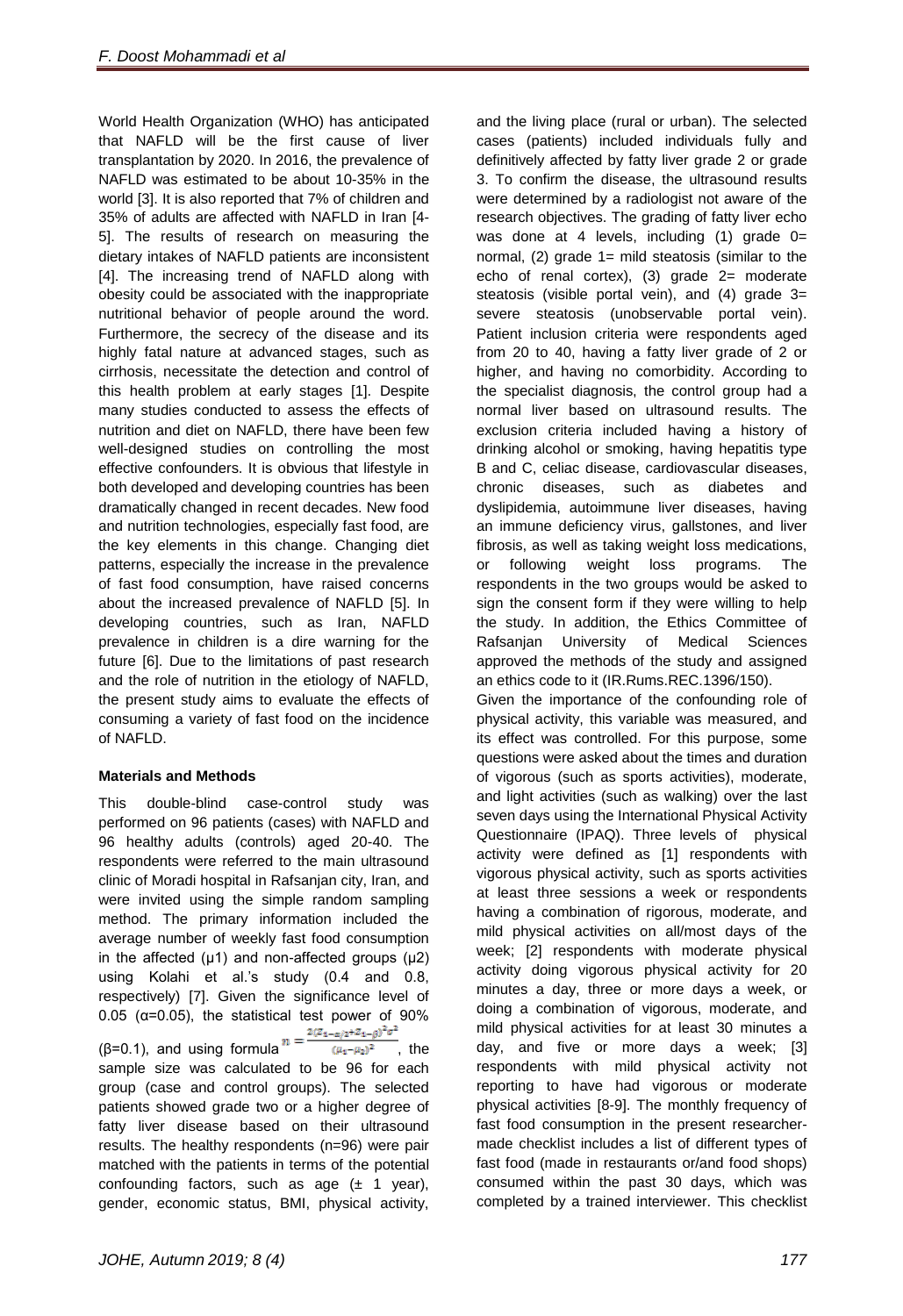consisted of pizza (all kinds), sausage and kielbasa sandwiches, Falafel (a mixture of fried chickpeas and oily eggs), Snack (a combination of minced meat, mushrooms, potatoes, onions, cheese, and spices pressed inside the toast), Bandary sandwiches (a combination of sausage and fried potatoes inside baguettes), French fries, Sambosa (a combination of boiled potatoes, aromatic vegetables, and spices wrapped in tortillas and fried), chicken burgers, cheeseburgers, and hamburgers. Furthermore, the demographic items were used to collect information about the living place, as well as economic, occupational, marital, and educational status of the respondents. A question was also asked about the reason for the ultrasound checkup. The interviewer as well as the respondents were fully unaware of the assignment of the respondents to the case and control groups. Anthropometric measurements included height, weight, waist circumference, and the Body Mass Index (BMI). The respondents' height was measured without shoes, using a standard scale ruler (cm), with their weight measured by a digital scale in kilograms. The respondents' waist was measured horizontally using a metric bar placed at the region between the lowest rib and the iliac crest in centimeters. According to international standards, the waist circumference index over 102 cm in men and over 88 cm in women was considered as visceral or central obesity. The BMI was calculated through dividing the weight measured in kilograms by the square of the height measured in meters. In addition, WHO standards were used to categorize the BMI.

Data were analyzed using the Statistical Package for Social Sciences (SPSS), version 21. The mean and standard deviation of the study variables were reported. P < 0.05 was considered as a significant level. Due to the significant effects of drinking alcohol and tobacco on fatty liver disease, the restriction method was used to eliminate the effects of these variables. The increased risk of NAFLD was evaluated for each fast food individually, and multivariate regression models

were used to calculate odds ratios along with the 95% confidence interval. Furthermore, a chisquare test and a t-test were used to compare qualitative and quantitative measures distributed in different groups.

## **Results**

In this study, 192 respondents aged 20 to 40, who referred to the ultrasound clinic of Rafsanjan Moradi Hospital in 2018, were studied in the two equal case (n=96) and control (n=96) groups. The respondents in the two groups were matched in terms of age, sex, physical activity, the living place, the Body Mass Index (BMI), and economic status. The frequency distribution of respondents in the two case and control groups is presented in Table1 based on the respective variables.

According to Table 1, there has been no significant statistical difference between the two groups in terms of age, gender, the BMI, physical activity, as well as marital, occupational, and educational status. The respondents had referred to the ultrasound clinic for reasons, including abdominal pain, traumas, genitourinary system disorders, or checkups. The respondents' physical activity was the most effective variable which could distort the causal relationship between fast food consumption and NAFLD incidence. As Table 1 shows, this variable was matched successfully among the respondents in the two case and control groups.

In addition, the results showed no significant statistical difference between the two case and control groups in terms of height and weight (P> 0.05). However, the mean waist circumference of the case group  $(96.76 \pm 10.88$ cm), i.e. the abdominal obesity index, was significantly greater than that of the control group (90.09  $\pm$  11cm) (t= -4.22, df=190, p<0/001).

All and all, 78 individuals (40.6%) had abdominal obesity, among which 45 individuals (46.9% of the cases) belonged to the case group, and 33 individuals (34.4% of controls) belonged to the control group.

|  |  | Table 1. Frequency distribution of respondents in the two groups based on demographic variables |  |  |
|--|--|-------------------------------------------------------------------------------------------------|--|--|
|  |  |                                                                                                 |  |  |

| Variable | Variable levels | Case (n=96)      |                | Control (n=96)   | Chi-square     |                          |
|----------|-----------------|------------------|----------------|------------------|----------------|--------------------------|
|          |                 | <b>Frequency</b> | <b>Percent</b> | <b>Frequency</b> | <b>Percent</b> |                          |
|          | $20 - 24$       | 4                | 4.2            | 13               | 13.5           | $X2 = 5.624$<br>$Df = 3$ |
| Age      | $25 - 29$       | 15               | 15.6           | 15               | 15.6           |                          |
|          | 30-34           | 20               | 20.8           | 15               | 15.6           | $P = 0.131$              |
|          | $>35$           | 57               | 59.4           | 53               | 55.2           |                          |
| Gender   | <b>Male</b>     | 58               | 60.4           | 58               | 60.4           | $X2=0$<br>$Df = 1$       |
|          | <b>Female</b>   | 38               | 39.6           | 38               | 39.6           | $P = 0.999$              |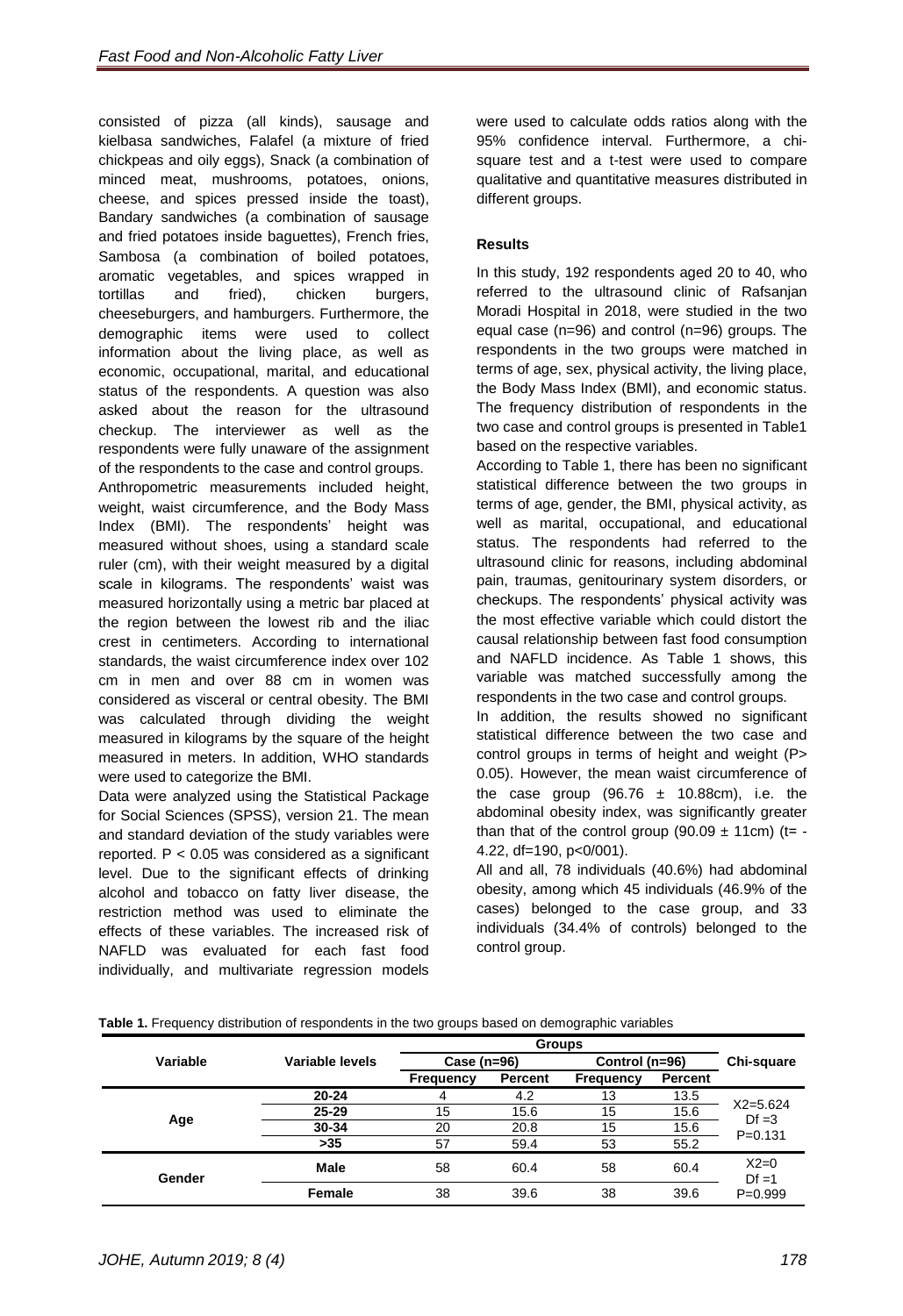|                            | Light                         | 34             | 35.4     | 34             | 35.4             | $X2=0$                   |
|----------------------------|-------------------------------|----------------|----------|----------------|------------------|--------------------------|
| 1Physical activity         | <b>Moderate</b>               | 52             | 54.2     | 52             | 54.2             | $Df = 2$                 |
|                            | <b>Vigorous</b>               | 10             | 10.4     | 10             | 10.4             | $P = 0.999$              |
|                            | Urban                         | 77             | 80.2     | 77             | 80.2             | $X2=0$<br>$Df = 1$       |
| <b>Living place</b>        | <b>Rural</b>                  | 19             | 19.8     | 19             | 19.8             | $P = 0.999$              |
|                            | <b>Underweight</b>            | $\mathbf 0$    | $\Omega$ | $\mathbf 0$    | 0                |                          |
|                            | <b>Normal</b>                 | 47             | 49       | 47             | 49               | $X2=0$<br>$Df = 3$       |
| 2BMI                       | Overweight                    | 35             | 36.5     | 35             | 35.6             | $P = 0.999$              |
|                            | <b>Obesity</b>                | 14             | 14.6     | 14             | 14.6             |                          |
|                            | Low-income                    | 30             | 31.3     | 30             | 31.3             | $X2=0$                   |
| <b>3Economic status</b>    | Moderate-income               | 61             | 63.5     | 61             | 63.5             | $Df = 2$                 |
|                            | <b>High-income</b>            | 5              | 5.2      | 5              | 5.2              | $P = 0.999$              |
|                            | <b>Single</b>                 | 13             | 13.5     | 19             | 19.8             | $X2 = 1.77$              |
| <b>Marital status</b>      | <b>Married</b>                | 82             | 85.4     | 75             | 78.1             | $Df = 2$                 |
|                            | <b>Widow &amp; Divorced</b>   | 1              | 1        | $\overline{2}$ | 2.1              | $P = 0.413$              |
|                            | <b>Unemployed</b>             | 13             | 13.5     | 19             | 19.8             |                          |
|                            | <b>Housewife</b>              | 29             | 30.2     | 27             | 28.1             | $X2 = 5.507$             |
| <b>Occupational status</b> | <b>Employee</b>               | 19             | 19.8     | 13             | 13.5             | $Df = 4$                 |
|                            | <b>Free</b>                   | 23             | 24       | 31             | 32.3             | $P = 0.239$              |
|                            | <b>Others</b>                 | 12             | 12.5     | 6              | 6.3              |                          |
|                            | <b>Illiterate</b>             | $6\phantom{1}$ | 6.3      | 5              | 5.2              |                          |
|                            | <b>Elementary</b>             | 10             | 10.4     | 7              | $\overline{7.3}$ |                          |
|                            | Less than diploma             | 22             | 22.9     | 16             | 16.7             | $X2 = 2.416$             |
| <b>Education level</b>     | <b>High school</b><br>diploma | 42             | 43.8     | 49             | 51               | $Df = 5$<br>$P = 0.789$  |
|                            | <b>Bachelor's degree</b>      | 13             | 13.5     | 16             | 16.7             |                          |
|                            | Higher                        | 3              | 3.1      | 3              | 3.1              |                          |
|                            | <b>Abdominal pain</b>         | 44             | 45.8     | 43             | 44.8             |                          |
|                            | <b>Trauma</b>                 | $\overline{2}$ | 2.1      | 3              | 3.1              |                          |
| <b>Cause of referral</b>   | Checkup                       | 10             | 10.4     | 13             | 13.5             | $X2 = 3.741$<br>$Df = 4$ |
|                            | Genitourinary<br>disorders    | 9              | 9.4      | 3              | 3.1              | $P = 0.442$              |
|                            | <b>Others</b>                 | 31             | 32.3     | 34             | 35.4             |                          |

1- Light activity=energy consumed in each minute of rest being less than 600MET-min (metabolic equivalent/minute), moderate activity= energy consumed in each minute of rest being between 600 and 1500 MET-min, vigorous activity= energy consumed in each minute of rest being more than 1500 MET-min. 2- BMI above 30 kg/m2 = obese, BMI from 25 to  $30$  = overweight, BMI from 18.5 to  $25$  = optimal weight, and BMI less than 18.5 = underweight. 3- Low income= a monthly income of less than 10,500,000 Rials, moderate income= a monthly income of between 10,500,000 Rials and 30,000,000 Rials, high income= the monthly income equal to or higher than 30,000,000 Rials.

After stratifying the respondents in the two groups, based on abdominal obesity (with and without abdominal obesity), the risk of NAFLD in respondents with abdominal obesity, who were consuming fast food more than twice per month was 4.5 times greater than the risk among those consuming fast food only two or less times per month. This risk was statistically significant (p=0.004). In the respondents not having abdominal obesity but consuming fast food more than twice per month, the risk of having NAFLD was only twice greater than that of those who did not have abdominal obesity and consumed fast food two or less times per month. However, this risk was not statistically significant (p=0.123). Therefore, it could be concluded that abdominal obesity is an effect modifying variable in the relationship between fast food consumption and NAFLD (Table 2).

| Abdominal<br>obesity | <b>Fast food consumption</b>                                    | The odds ratio for the fatty liver disease<br>(95% confidence interval) | Chi-square<br>test    |
|----------------------|-----------------------------------------------------------------|-------------------------------------------------------------------------|-----------------------|
| <b>Yes</b>           | Equal or less than twice per month<br>More than twice per month | 4.524 (1.570-13.091)                                                    | *o-<br>value= $0.004$ |
| No                   | Equal or less than twice per month<br>More than twice per month | 2.015 (0.820-4.50)                                                      | $p$ -value=0.123      |
| Total                | Equal or less than twice per month<br>More than twice per month | 2.742 (1.388-5.415)                                                     | *p-<br>value= $0.005$ |

**Table 2.** The risk of NAFLD in respondents who consumed fast food more than twice per month compared to those who consumed fast food twice or less times per month (abdominal obesity as an effect modifier)

\*p<0.05, significant effect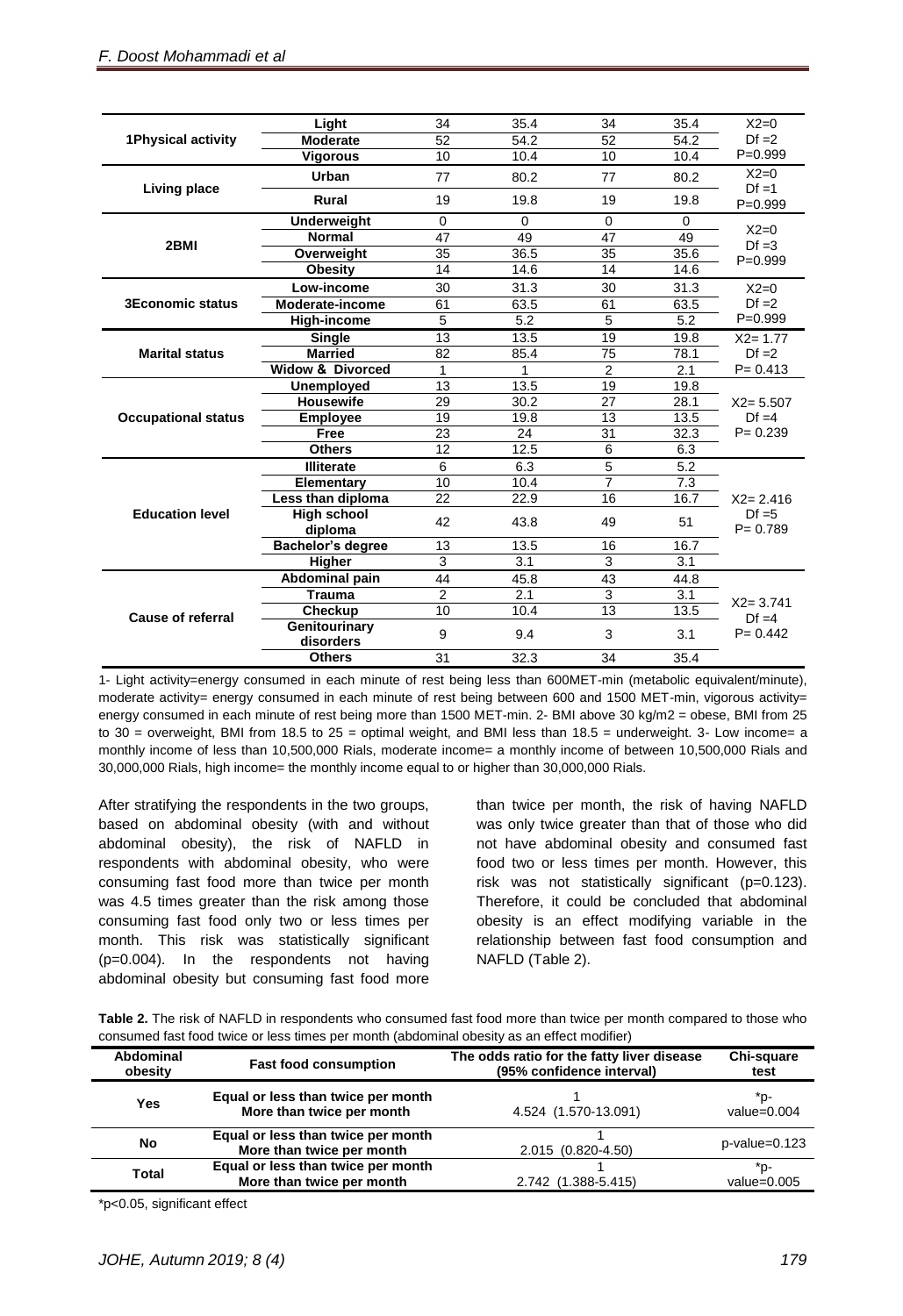The monthly number of different types of fast food consumed in the respondents of the two groups was normally distributed, and the variances were not significantly different. Therefore, an independent t-test was used to compare the mean number of fast food consumption in the two groups. In general, the mean number of the

monthly fast food consumption (all types) in the case group (7.59  $\pm$  5.5) was significantly greater than in the control group  $(5.35 \pm 4.66)$  (t=-3.09, df=190, p=0.002). The risk of NAFLD among the respondents has been presented in Table 3 based on the consumption of each type of fast food.

|  |  |  |  |  | Table 3. The effect of consuming different types of fast food on NAFLD in respondents |
|--|--|--|--|--|---------------------------------------------------------------------------------------|
|--|--|--|--|--|---------------------------------------------------------------------------------------|

| <b>Type of fast food</b> | **B      | ***SE | <b>Odds ratio</b> | P-value    | <b>Confidence interval</b> |
|--------------------------|----------|-------|-------------------|------------|----------------------------|
| 1Bandary<br>sandwiches   | 0.777    | 0.298 | 2.174             | $*0.009$   | 1.213-3.896                |
| <b>Hotdogs</b>           | 1.048    | 0.548 | 2.851             | 0.056      | 0.974-8.339                |
| <b>Pizza</b>             | 1.480    | 0.414 | 4.394             | $*$ <0/001 | 1.953-9.884                |
| <b>French fries</b>      | 0.775    | 0.488 | 2.171             | 0.112      | 0.835-5.644                |
| Kielbasa                 | 0.140    | 0.305 | 1.15              | 0.647      | 0.632-2.092                |
| <b>Sausages</b>          | 0.588    | 0.292 | 1.8               | $*0.044$   | 1.016-3.188                |
| 2Falafel                 | 1.308    | 0.246 | 3.698             | $*$ <0/001 | 2.004-6.823                |
| 3Sambosa                 | 0.480    | 0.312 | 1.615             | 0.124      | 0.877-2.976                |
| 4Snack                   | $-0.939$ | 0.413 | 2.55              | $*0.023$   | 1.138-5.745                |
| <b>Chicken burgers</b>   | $-0.344$ | 0.315 | 0.709             | 0.274      | 0.377-1.568                |
| 5Cheeseburgers           | 0.914    | 0.301 | 2.493             | $*0.002$   | 1.383-4.494                |
| <b>Hamburgers</b>        | $-0.203$ | 0.213 | 1.460             | 0.193      | 0.826-2.581                |

\*p<0.05, significant effect, \*\* Regression coefficient, \*\*\* Standard error

1-Bandary sandwiches: The combination of sausages, onions, tomatoes, spices, and fried potatoes inside baguettes; 2- Falafel: A mixture of fried chickpeas and eggs with spices in abundant oil; 3- Sambosa: A combination of squashed boiled potatoes, aromatic vegetables, and spices wrapped in Lavash bread and fried; 4- Snack: A combination of minced meat, mushrooms, potatoes, onions, cheese, pizza, and spices pressed inside the toast; 5- Cheeseburgers: hamburgers with cheese.

As Table 3 shows, six out of 12 different types of fast food presented in the table have a significant risk of NAFLD. The highest risk of NAFLD belonged to Pizza (OR=4.4,  $95\%$ CI = 1.9-9.89). The second and third most effective types of fast food to have caused NAFLD were Falafel (OR=3.7,  $95\%CI = 2-6.8$ ) and Snack (OR=2.6, 95%Cl = 1.1-5.7), respectively.

The lowest risk of NAFLD was reported for chicken burger consumption (OR= 0.71), which was not statistically significant (P=0.274). Other fast food types with significant effects on NAFLD included Bandary sandwiches (OR=2.17, 95%CI=1.2-3.9), sausages (OR=1.8, 95%CI=1.01-3.2), and cheeseburgers (OR=2.5, 95 %CI=1.4-4.5). Interestingly, hamburgers being a type of fast food similar to cheeseburgers, did not have a significantly high risk of NAFLD among the respondents (OR=1.5, 95%CI = 0.8-2.6).

Due to the significant effects of soft drinks (10) and sauces (11-12) usually consumed along with fast food, we used the multiple regression model so as to control the effects of consuming all kinds of sauces and drinks. According to the results, after controlling the effects of sauce consumption, sausages and Snack did not have a significant correlation with NAFLD.

To measure the increased risk of NAFLD due to fast food consumption, the regression model was used as well (Table 4).

|  |  |  | Table 4. The correlation between the monthly frequency of fast food consumption and NAFLD in the respondents |
|--|--|--|--------------------------------------------------------------------------------------------------------------|
|  |  |  |                                                                                                              |

| Monthly frequency of 1 fast food<br>consumption | в     | <b>SE</b> | Odds ratio | P-value | <b>Confidence interval</b> |
|-------------------------------------------------|-------|-----------|------------|---------|----------------------------|
| $0 - 2$                                         |       |           |            | 0.018   | $\overline{\phantom{a}}$   |
| $3 - 5$                                         | 0.713 | 0.417     | 2.04       | 0.087   | $0.902 - 4.616$            |
| 6-8                                             | 1.224 | 0.447     | 3.40       | 0.006   | 1.414-8.173                |
| رد>                                             | 1.128 | 0.411     | 3.91       | 0.006   | 1.382-6.912                |

1- Bandary sandwiches, hotdogs, pizza, French fries, sausages, kielbasa, Falafel, Sambosa, Snack, chicken burgers, cheeseburgers, and hamburgers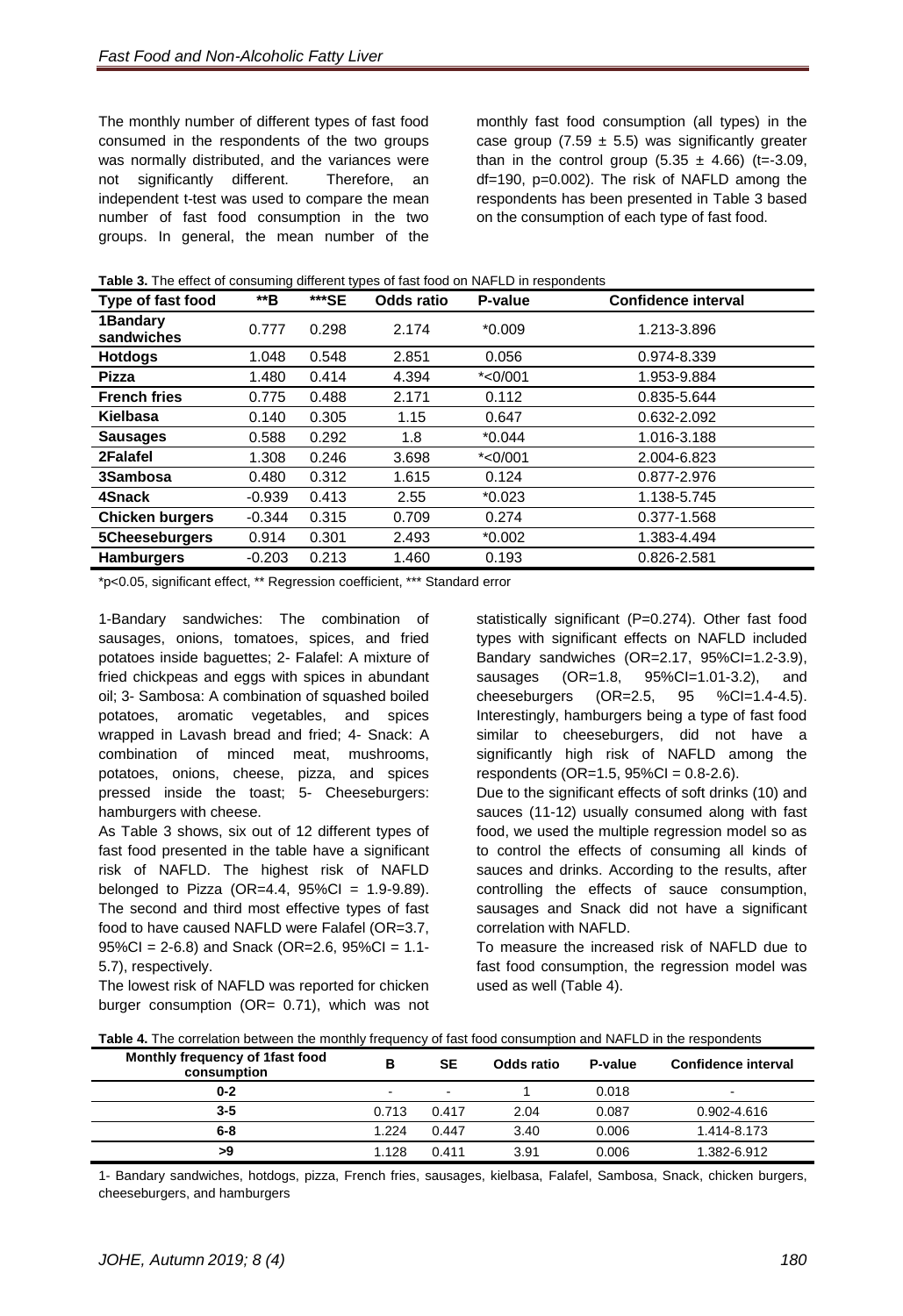The results showed that the increase in the number of fast food consumption by 3-5 times per month increased the risk of NAFLD by 2.04 times compared to the time when the number of consumption was 2 or less. However, the increase was not significant until the number of fast food consumption increased to 6-8 times per month, so the risk of NAFLD increased to 3.4 times

compared to the time when fast food types were consumed 2 or less times per month, which was a significant risk. By the increase in the number of fast food consumption to 9 and more times per month, the risk of NAFLD increased to 3.9 times. All and all, the higher the monthly frequency of fast food consumption was, the greater the risk of NAFLD would be (Table 4).



Fig. 1. Line equation between the frequency of monthly fast food consumption and the fatty liver grade

Fig Legend:

 $\bullet$ : Frequency distribution of monthly fast food consumption based on the fatty liver grade (1, 2, and 3)

: The line trend between fast-food consumption and the fatty liver grade

Fig. 1 shows the increasing trend of the fatty liver grade upon an increase in fast food consumption per month. In addition, a linear equation is presented to illustrate the correlation between the number of fast food consumption and the risk of NAFLD.

### **Discussion**

Our results provide substantial evidence obtained from a well-designed case-control study showing that more frequent fast food consumption results in a higher risk of NAFLD development. Many studies have introduced the excessive consumption of fast food as a nutritional risk factor in the development of NAFLD (13-14). Unfortunately, these studies have not estimated accurately the exact risk of different types of fast food in development and progression of NAFLD. Despite many past studies, the most effective confounders have been sufficiently controlled in the present retrospective study. The major confounding factors were matched in the two groups (Table 1), which greatly increased the validity of our results in comparison with similar studies (15-16). Our findings showed that the number of the monthly fast food consumption, including Bandary sandwiches, sausages, Falafel, Pizza, Snack, and cheeseburgers was significantly higher in the

cases than in the control group. The average monthly number of all types of fast food, in the present research, was significantly higher in the case group than in the control group (p=0.002). Interestingly, Kolahi et al found out in their study that healthy people consumed fast food (hamburgers, sausages, kielbasa, and fries) more frequently (0.8 times per week) than the people with fatty liver disease (0.4 times per week). Their results are quite different from our results. This could be due to the big mistake in the design of Kolahi et al.'s study. They collected fast food consumption data after diagnosing NAFLD in the cases, exactly the time when fatty liver patients had decided to control fast food consumption. In the present study, fast food consumption was measured before developing the disease. However, similar studies in Brazil and the state of Virginia show that patients with fatty liver disease consume fast food more than controls (16-17), with their results having been in concordance with our results.

It is reported that fast food is rich in cholesterol, saturated fatty acids, and salt. It is also lacking in fibers, vitamins, and nutrients (18-20). Past research has also verified a significant positive correlation between blood cholesterol and the triglyceride level with the presence of fatty liver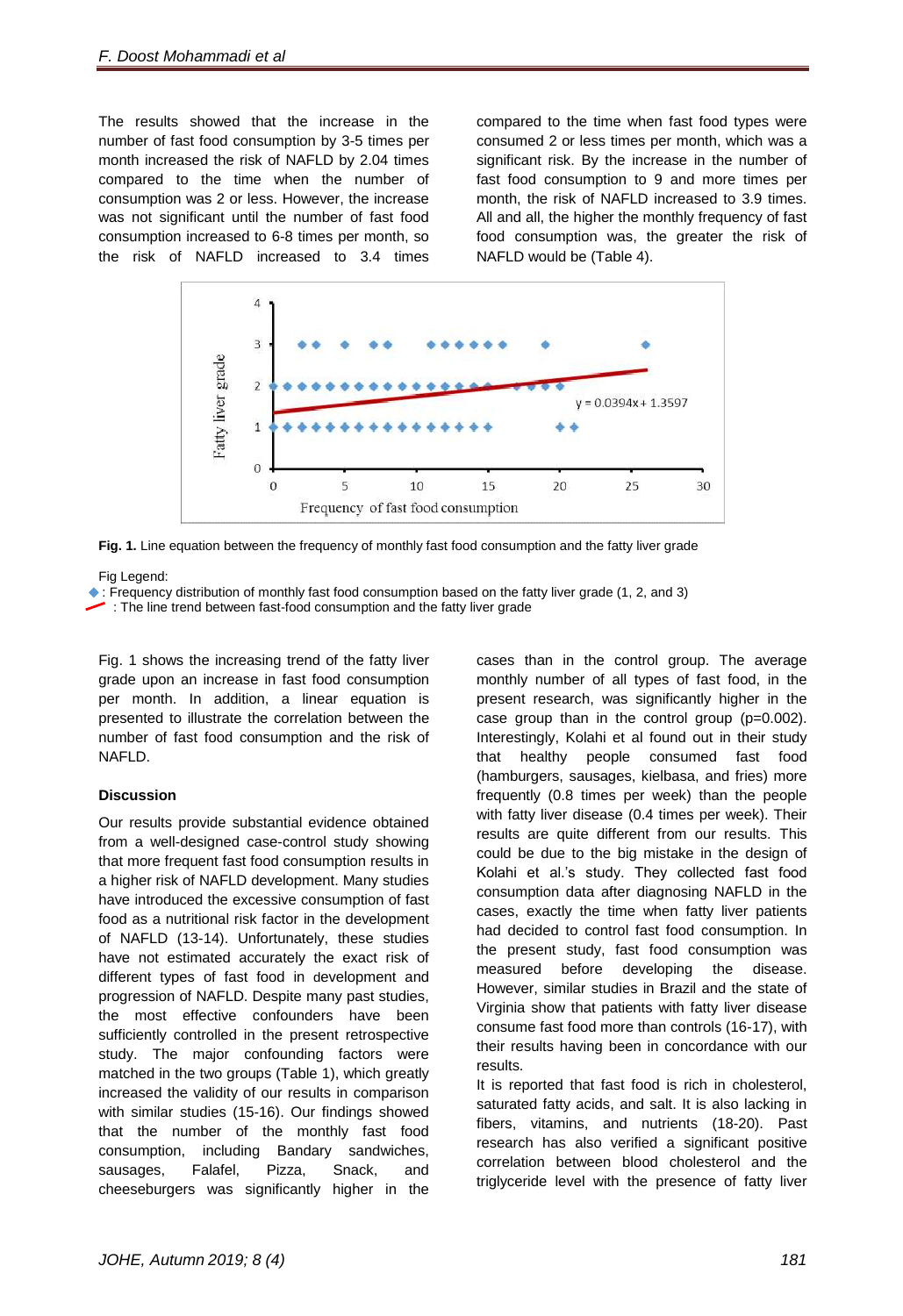disease in the ultrasound (21). These effects could be confirmed by our study results.

Pereira et al reported that individuals who consumed fast food more than twice a week had 4.5 kilograms more weight gain than those who consumed fast food less than twice a week. They also reported that they were more than two times possible to have insulin resistance (22).

Although all kinds of fast food studied in the present research increased the risk of NAFLD, Pizza and chicken burgers had the highest and the lowest risks (OR=0.7) in developing NAFLD, respectively. According to Lutsey et al, consuming the western diet, including refined grains, processed meat, fried food, and fast food increases the risk of fatty liver disease by 18% (23). This result is in consistent with the present results.

Although keilbasa and sausages are almost the same in terms of formulation, the increased risk of NAFLD was higher by consuming sausages (OR=1.8, P<0.5) than consuming keilbasa (OR=1.1, P=0.65). This difference could be due to the difference in the preparation process of these types of fast food. For instance, fried sausages increase the development rate of fatty liver disease, which could be even elevated after the absorption of oil when frying sausages (18). The effect of oil was more verified when it was observed that consuming hotdogs increased the risk of NAFLD even more than consuming sausages (OR=2.85 v OR=1.8). Hotdogs are cooked in hot oil for several minutes, with this causing the absorption of a lot of oil by them. However, cooking sausages does not need a lot of oil. The more the influence of oil in the backing process is, the higher the risk of NAFLD will be.

The greatest risk of developing NAFLD in the present study belonged to pizza. Pizza has different ingredients according to its types and amounts of cheese, because it contains a lot of fat and salt being common in all types of pizza. In addition, sausages and keilbasa are common in many types of pizza. Given these components, the increased risk of developing NAFLD could be easily justified.

In our study, French fries increased the risk of developing NAFLD by twice as much, which was not statistically significant although they contain complex carbohydrates. According to some studies, complex carbohydrates prevent the development and progression of NAFLD (24). This diversity needs more investigations. Snack consumption also increases the risk of developing fatty liver disease by 2.5 times, with this effect being statistically significant (P<0.05). Sambosa was the other fast food studied in this research,

which is fried in oil, but the effect of consuming Sambosa on developing NAFLD was not significant. The main difference between Sambosa and Snack is that there is a considerable amount of cheese and sauce in Snack. Unlike Snack, Sambosa is fried in oil. One could conclude that consuming processed cheese and sauce, which are the two main components of Snack, makes Snack develop a higher risk of NAFLD than Sambosa. Controlling the effect of sauce in the multivariate regression model showed that after keeping the effect of sauce consumption steady, Snack increased the chance of developing NAFLD by two times, but the risk was not statistically significant.

Zhu et al demonstrated that saturated fatty acids increase the likelihood of developing NAFLD (25). Shi et al found out that the average consumption of foods rich in cholesterol, including fast food by NAFLD patients, was significantly higher than that by healthy individuals (26). The lowest risk of developing NAFLD in this study was determined to be for chicken burgers, which was less than one (OR=0.7). The other finding of this study is the different risks of developing NAFLD by hamburgers and cheeseburgers. The risk of developing NAFLD among those consuming hamburgers was about 1.5 (OR=1.46, 95%Cl=0.8-2.6), which was not statistically significant. However, this risk among those consuming cheeseburgers was about 2/5 (OR=2.5, 95%CI=1.4-4.5), which was statistically significant (p<0.05). Since all components of hamburgers and cheeseburgers are the same, except cheese that does not exist in hamburgers, it could be responsible for the extra risk of consuming cheeseburgers in developing NAFLD compared to consuming hamburgers. The effect of cheese on increasing the risk of developing NAFLD is verified once more by our findings, being similar to the results of past research (27-30).

Among the limitations of the present study was that we estimated the frequency of fast food consumption using the self-report of individuals, so the occurrence of recall bias was probable. Future studies on the relationship among inappropriate food consumption patterns, such as inappropriate time spent eating, eating styles, high eating speed, or skipping breakfast could be necessary.

## **Conclusion**

In conclusion, fast food consumption was determined to be an independent risk factor for NAFLD development, and the higher monthly frequency of fast food consumption resulted in the higher risk of NAFLD. Furthermore, among all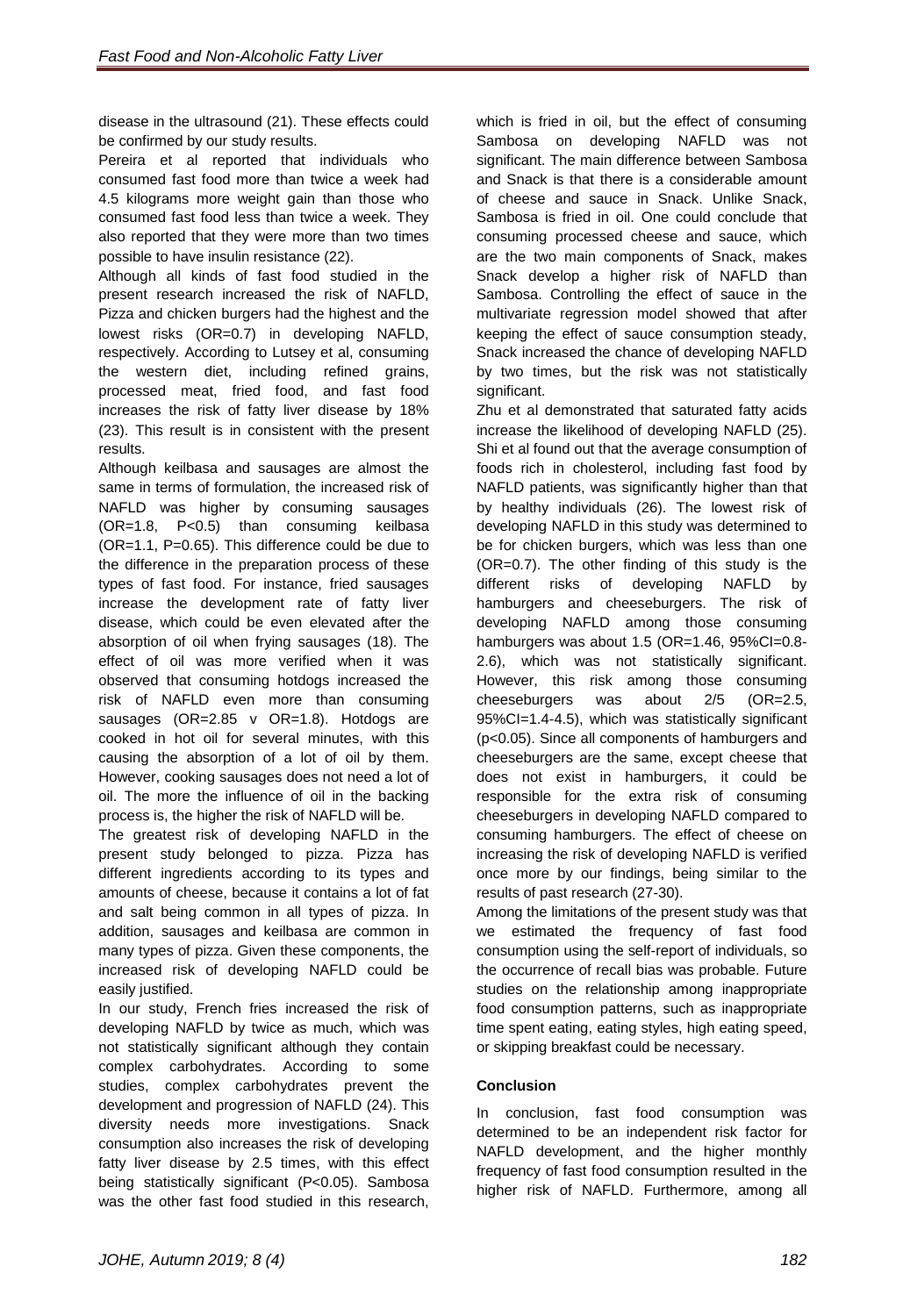types of fast foods, pizza, Falafel, and cheeseburgers showed to have the highest levels of risk for developing NAFLD. According to the results, the amounts of cheese and oil as well as the style of cooking fast food are important in developing NAFLD. Providing adequate trainings through mass media on the risk of fast food consumption could be useful in reducing the development of NAFLD, which is known as silent death.

### **Acknowledgement**

We would like to thank all people who participated in this study, in particular, the respondents in the two groups.

### **Conflict of interest:** None declared.

### **References**

- 1. Do A, Lim JK. Epidemiology of nonalcoholic fatty liver disease: A primer. Clin Liver Dis 2016;  $7(5)$ :106-8.
- 2. Federico A, Dallio M, Masarone M, Persico M, Loguercio C. The epidemiology of non-alcoholic fatty liver disease and its connection with cardiovascular disease: role of endothelial dysfunction. Eur Rev Med Pharmacol Sci 2016; 20(22):4731-41.
- 3. Younossi Z, Anstee QM, Marietti M, Hardy T, Henry L, Eslam M, et al. Global burden of NAFLD and NASH: trends, predictions, risk factors and prevention. Nat Rev Gastroenterol Hepatol 2018; 15(1):11-20.
- 4. Zolfaghari H, Askari Gh, Siassi F, Feizi A, Sotoudeh G. Intake of Nutrients, Fiber, and Sugar in Patients with Nonalcoholic Fatty Liver Disease in Comparison to Healthy Individuals. Int J Prev Med 2016; 7:98.
- 5. Moghaddasifar I, Lankarani KB, Moosazadeh M, Afshari M, Ghaemi A, Aliramezany M, et al. Prevalence of Non-alcoholic Fatty Liver Disease and Its Related Factors in Iran. Int J Organ Transplant Med 2016; 7(3):149-60.
- 6. Famouri F, Shariat Z, Hashemipour M, Keikha M, Kelishadi R. Effects of Probiotics on Nonalcoholic Fatty Liver Disease in Obese Children and Adolescents. J Pediatr Gastroenterol Nutr 2017; 64(3):413-17.
- 7. Kolahi AA, Pakdaman R, Mivehchi M, Dehghan P. Comparison of nutritional behaviors and body mass index in patients with and without nonalcoholic fatty liver diseases. Community Health 2015; 2(2):80-7.
- 8. Craig CL, Marshall AL, Sjöström M, Bauman AB, Booth ML, Ainsworth BE, et al. International physical activity questionnaire: 12-country reliability and validity. Med Sci Sports Exerc 2003; 35(8):1381-95.
- 9. Sallis JF, Bull F, Guthold R, Heath GW, Inoue Sh, Kelly P, et al. Progress in physical activity over the Olympic quadrennium. Lancet 2016; 388(10051):1325-36.
- 10. Meng G, Zhang B, Yu F, Li Ch, Zhang Q, Liu L, et al. Soft drinks consumption is associated with nonalcoholic fatty liver disease independent of metabolic syndrome in Chinese population. Eur J Nutr 2018; 57(6):2113-21.
- 11. Yasutake K, Kohjima M, Kotoh K, Nakashima M, Nakamuta M, Enjoji M. Dietary habits and behaviors associated with nonalcoholic fatty liver disease. World J Gastroenterol 2014; 20(7):1756-67.
- 12. Enjoji M, Yasutake K, Kohjima M, Nakamuta M. Nutrition and nonalcoholic Fatty liver disease: the significance of cholesterol. Int J Hepatol 2012; 2012:925807.
- 13. Ghasemi A, Hosseini N, Osati S, Naghizadeh MM, Dehghan A, Ehrampoush E, et al. Waist circumference is a mediator of dietary pattern in Non-alcoholic fatty liver disease. Sci Rep 2018; 8(1):4788.
- 14. Fan JG, Cao HX. Role of diet and nutritional management in non-alcoholic fatty liver disease. J Gastroenterol Hepatol 2013; 28(Suppl 4):81-7.
- 15. Sathiaraj E, Chutke M, Reddy MY, Pratap N, Rao PN, Reddy DN, et al. A case-control study on nutritional risk factors in non-alcoholic fatty liver disease in Indian population. Eur J Clin Nutr 2011 : 65(4):533-7.
- 16. Ferolla SM, Ferrari TCAF, Lima MLP, Reis TO, Tavares Jr WC, Couto OF, et al. Dietary patterns in Brazilian patients with nonalcoholic fatty liver disease: a cross-sectional study. Clinics (Sao Paulo) 2013; 68(1):11-7.
- 17. Kim CH, Kallman JB, Bai Ch, Pawloski L, Gewa C, Arsalla A, et al. Nutritional assessments of patients with non-alcoholic fatty liver disease. Obes Surg 2010; 20(2):154-60.
- 18. Moshtaq MA, Rahimi MH, Mollahosseini M, Khorrami-Nezhad L, Maghbooli Z, Mirzaei Kh, et al. Association between dietary glycemic index and liver enzymes level among apparently healthy adults. Diabetes Metab Syndr 2019; 13(2):1597-602.
- 19. Neuschwander-Tetri BA. Non-alcoholic fatty liver disease. BMC Med 2017; 15(1):45.
- 20. [Schattenberg](https://www.mdpi.com/search?authors=J%C3%B6rn%20%20M.%20Schattenberg&orcid=0000-0002-4224-4703) JM, Bergheim I. Nutritional Intake and the Risk for Non-Alcoholic Fatty Liver Disease (NAFLD). Nutrients 2019; 11(3):588- 90.
- 21. Savadkouhi F, Hosseini Tabatabaei SMT, Shahabi Nezhad S. The frequency of fatty liver in sonography of patients without liver diseases background and its correlation with blood cholesterol and triglyceride. Zahedan Journal of Research in Medical Sciences (Tabib-E-Shargh) 2003; 5(3):177-83.
- 22. Pereira MA, Kartashov AI, Ebbeling CB, Van Horn L, Slattery ML, Jacobs Jr DR, et al. Fastfood habits, weight gain, and insulin resistance